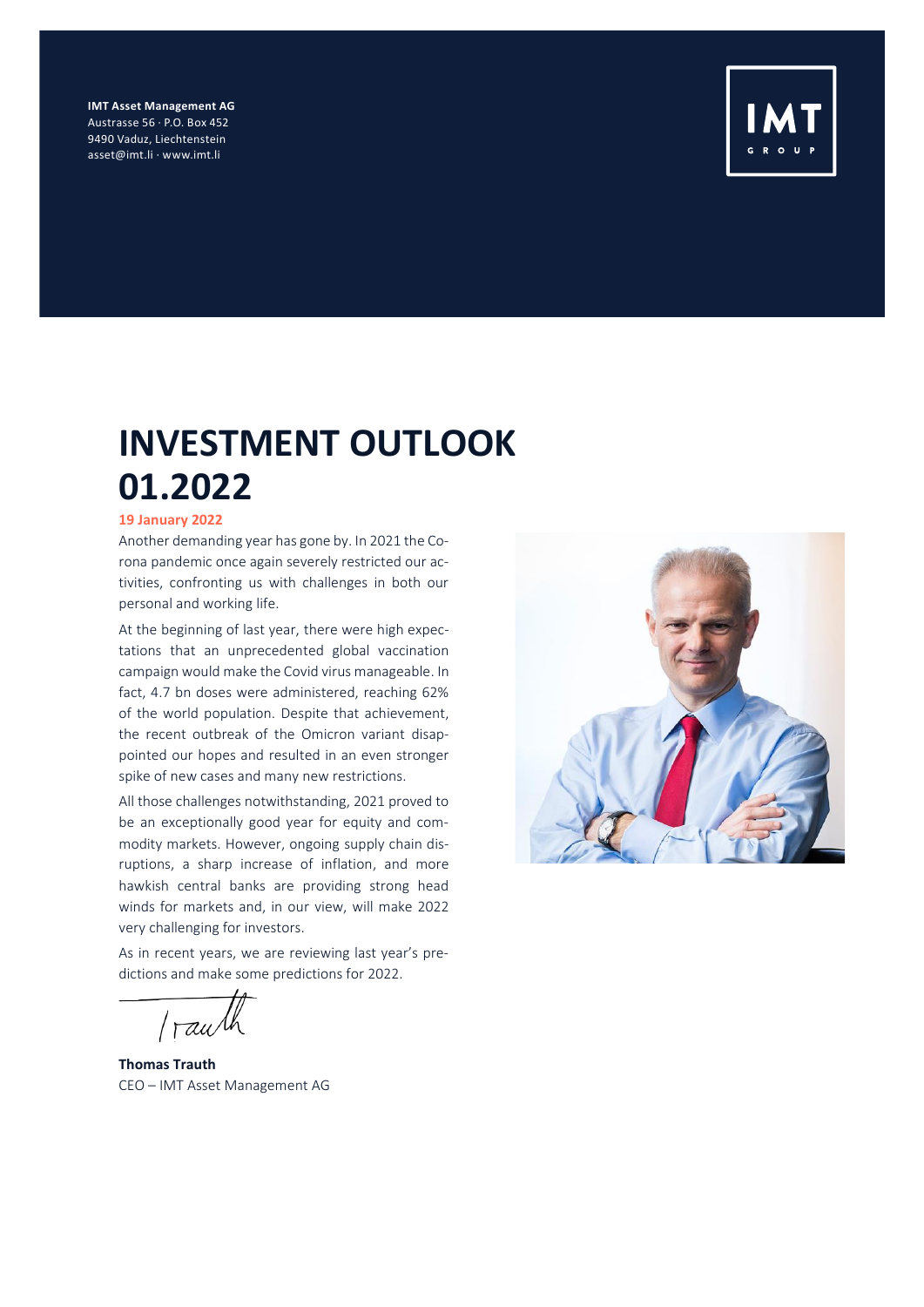## **REVIEW OF LAST YEAR'S PREDICTIONS**

#### **What happened in 2021?**

After the pandemic caused a massive downturn in the economies in 2020, we observed a very dynamic economic recovery in 2021. The growth spurt was driven by exorbitant fiscal and monetary measures as well as by high pent-up demand. This gave an especially powerful boost to the equity and commodity markets, with many stock indices reaching new record highs in the year. The MSCI World Index rose by 20%, the S&P500 by as much as 27%. The price of oil soared 50%. The emerging markets, however, were unable to profit from these developments, their stock markets losing 4.6% on average.

Manufacturers and service providers could not keep up with the high demand for goods, not least because of many supply chain disruptions. The result of these developments was a sharp rise in inflation, which climbed as high as 7.0% in the USA. As a consequence bond yields increased, in the case of US 10-year government bonds from 0.9% to 1.5%.

In view of the particularly dynamic economic growth in the USA and the increased interest-rate advantage, the US dollar appreciated 7% on average in 2021. The Swiss franc weakened at the beginning of 2021 but then increased in value especially in the fourth quarter, gaining 4% against the euro over the year.

#### **Last year's predictions**

In the following, we review last year's predictions. For the details, we refer you to our Investment Outlook 01.2021.

Our growth predictions were about right, though we underestimated the dynamic growth impulse, especially in the US and Europe. Similarly, we did not foresee the inflation spike.

We are quite happy with our financial market predictions, which were right with only two exceptions: the performance of emerging market equities was not positive and the USD did not weaken. For a detailed overview, we refer to the table below.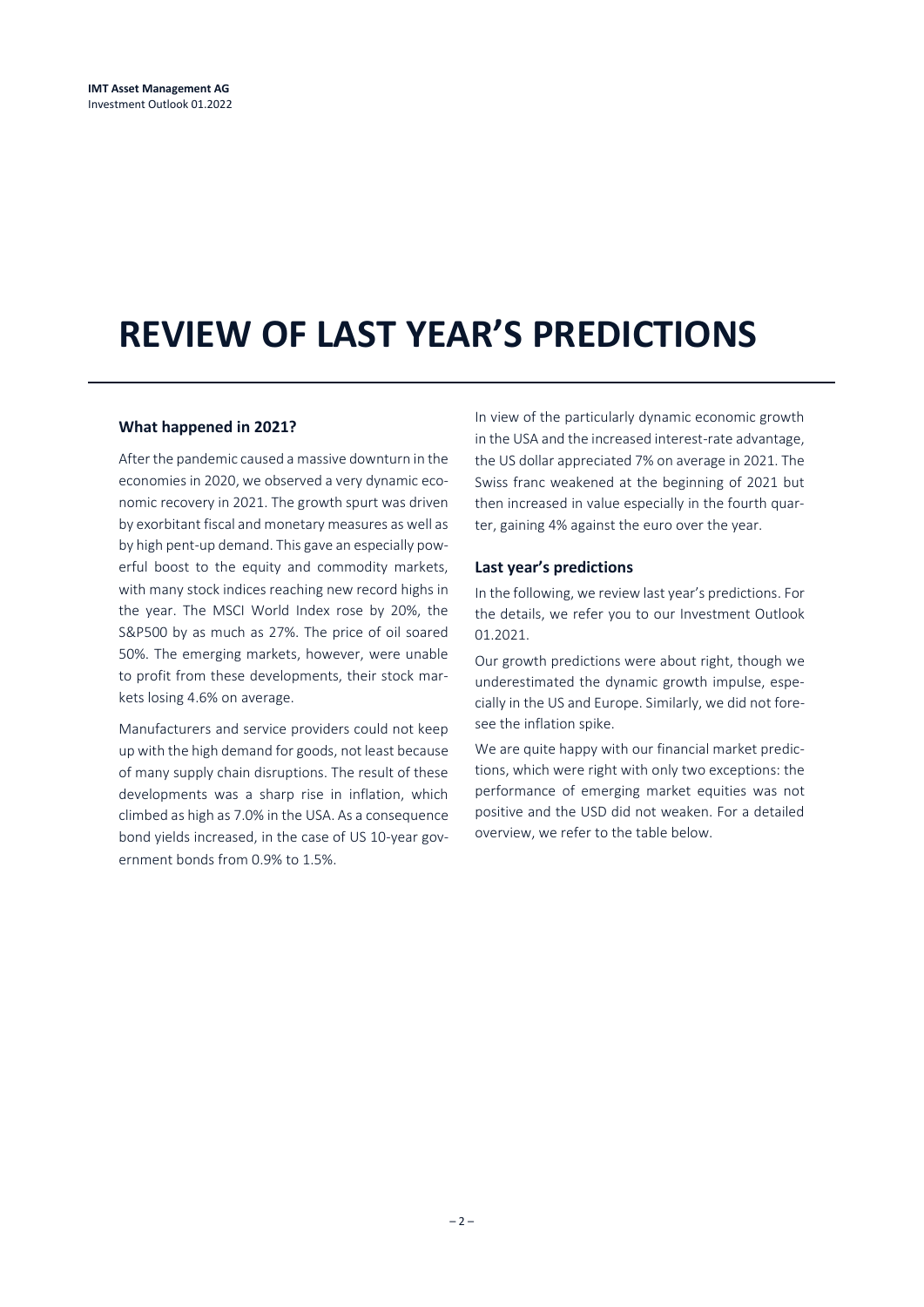| Last year's prediction                              | Actual outcome                                                                                               |                |
|-----------------------------------------------------|--------------------------------------------------------------------------------------------------------------|----------------|
| 1. Growth (real GDP)                                |                                                                                                              |                |
| US: 3.2%                                            | 6.0%                                                                                                         | $(\checkmark)$ |
| Eurozone: 3.6%                                      | 5.0%                                                                                                         | $(\checkmark)$ |
| Japan: 2.3%                                         | 2.4%                                                                                                         |                |
| China: 8.0%                                         | 8.0%                                                                                                         |                |
|                                                     | Note that GDP growth for 2021 is based on the latest estimates since official figures are not yet available. |                |
| 2. Inflation (end of period)                        |                                                                                                              |                |
| US: 1.5%                                            | 7.0%                                                                                                         | $\odot$        |
| Eurozone: 1.0%                                      | 5.0%                                                                                                         | $\odot$        |
| Japan: 0.3%                                         | 0.6%                                                                                                         |                |
| China: 2.5%                                         | 1.5%                                                                                                         | $(\checkmark)$ |
| 3. Central Banks                                    |                                                                                                              |                |
| Policy rates to remain unchanged in<br>2021.        | This assessment was correct.                                                                                 |                |
|                                                     |                                                                                                              |                |
| 4. Rates (10-year yields)                           |                                                                                                              |                |
| US: 1.5-1.8%                                        | 1.5%                                                                                                         |                |
| Eurozone: (-0.2)-0.0%                               | $-0.18%$                                                                                                     |                |
| Real rates to stay low.                             | US 10-year real rates remained unchanged at -1.0%                                                            |                |
| 5. Credit                                           |                                                                                                              |                |
| Credit spreads to remain stable or<br>even tighten. | Year-on-year credit spreads remained unchanged at<br>48 bps and 240 bps.                                     | ✔              |
| 6. Equities                                         |                                                                                                              |                |
| Positive returns                                    | Correct                                                                                                      |                |
| with the US outperforming Europe.                   | Correct                                                                                                      |                |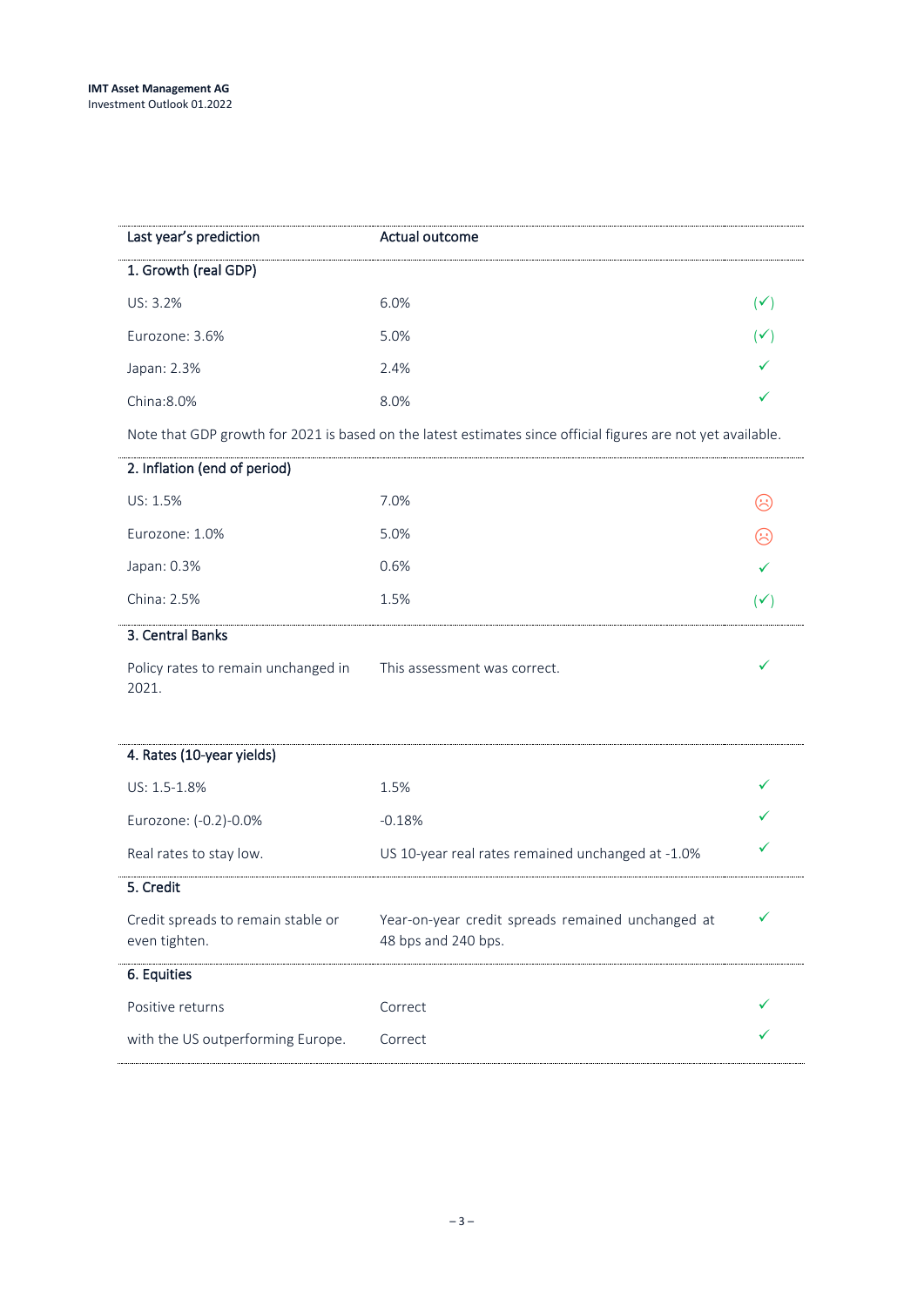| Last year's prediction                  | Actual outcome                                                            |                |
|-----------------------------------------|---------------------------------------------------------------------------|----------------|
| 7. Equities, emerging markets           |                                                                           |                |
| Positive returns, led by China.         | The MSCI Emerging Markets index lost 4.6% and the<br>Chinese CSI 300 5.2% | Ξ              |
| 8. Commodities                          |                                                                           |                |
| Positive outlook for oil.               | The price for oil rose 50%.                                               | ✓              |
| Prices for industrial metals stabilize. | Prices for industrial metals rose 30%.                                    | $(\checkmark)$ |
| Gold between USD 1,800 and 2,000.       | The price for gold was 1,820 at year end.                                 |                |
| 9. Alternatives                         |                                                                           |                |
| Positive for REITS                      | Global REITS returned 32.6%.                                              |                |
| 10. Currencies                          |                                                                           |                |
| Weaker USD                              | The USD strengthened against most major curren-<br>cies.                  | Ж              |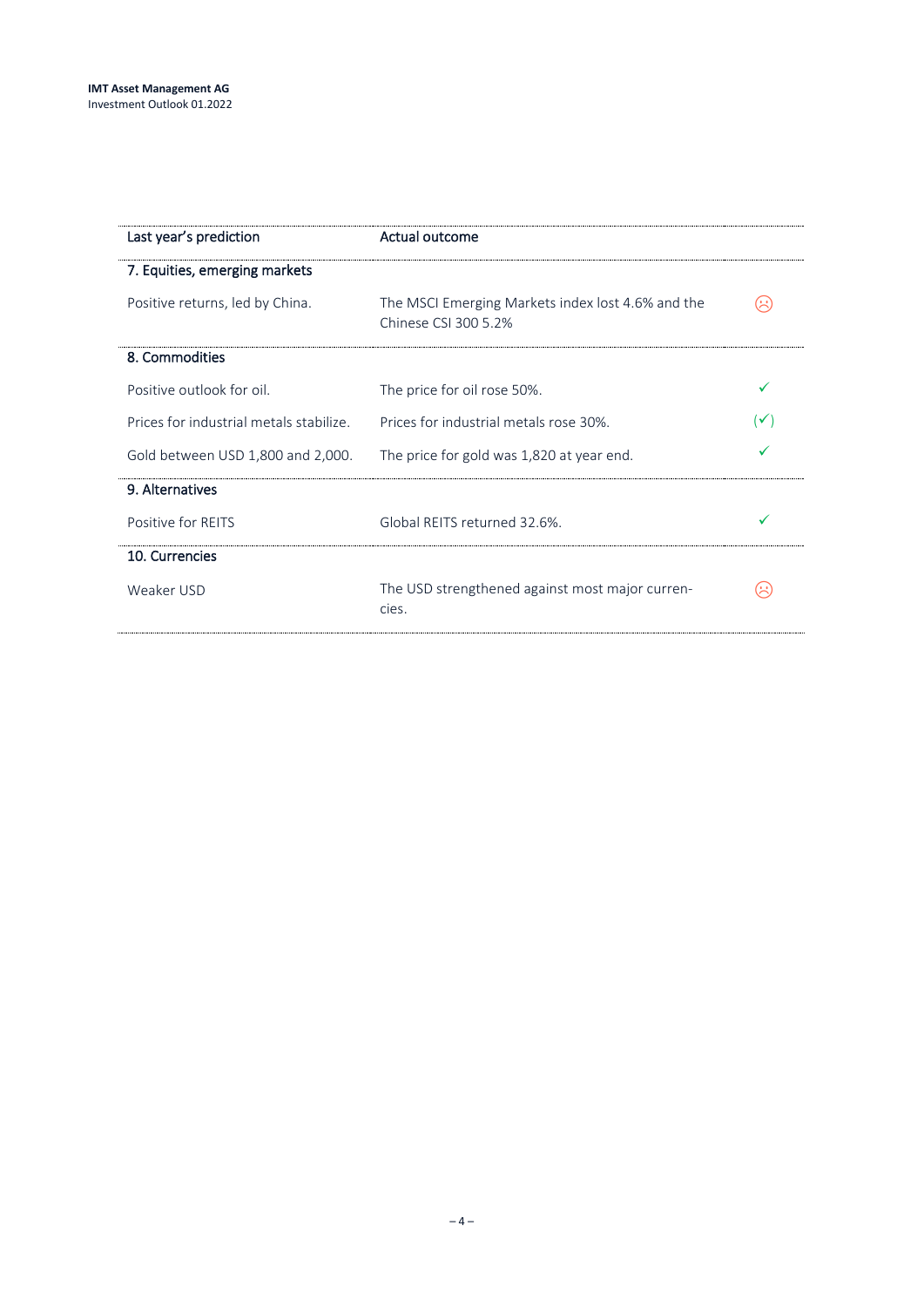# **OUTLOOK 2022 – TEN PREDICTIONS**

### **1. Growth**

Although global growth has slowed down, it will remain clearly above trend growth in 2022. Growth will be driven by large excess savings, positive wealth effects due to rising stock and real estate prices, as well as strong capex as companies need to increase capacity.

This growth will be possible despite rising interest rates, as a result of more hawkish central banks and a sizeable fiscal drag. Fiscal drag means that government spending will decline as covid-related support payments vanish.

The latest rise in coronavirus infection rates is due to the rapid spread of the Omicron variant, which often leads to less severe symptoms than other variants. At least in the developed countries this will accelerate progress to herd immunity. As a result, we expect that the current lockdown measures will have only a transitory effect on economic growth.

In 2022 we expect US real GDP growth of 5.0% (down from 6.0% in 2021), Euro area growth of 4.5% (down from 5.0%), Japanese growth of 3.0% (up from 2.4%) and Chinese growth of 5.5% (down from 8.0%).

#### **2. Inflation**

The rising inflation can be attributed to a large extent to temporary, pandemic-related effects, and it will decrease somewhat in the course of this year. Consumers have been unable to spend on services since lockdown measures prevented people from going to

restaurants, to hotels, or on vacations. At the same time many governments provided large-scale monetary support for households. The households used the available cash to buy consumer goods. As a result, manufacturers, who had to deal with pandemic related restrictions, could not meet this rapid increase in demand.

In 2022 we expect US inflation to fall to 3.0%, EMU inflation to 1.5%, Japanese inflation to remain at 0.5%, and Chinese inflation to rise to 2.0%.

#### **3. Central Banks**

All the important central banks have begun to normalize monetary policy. We expect the US Fed to raise interest rates three times this year, while the ECB will keep rates unchanged throughout 2022. In addition, the Fed and the ECB will – as already announced - start reducing their asset purchases, which will lead to a reduction of their balance sheets.

#### **4. Rates**

In our opinion, bond yields, in particular real interest rates, will continue to rise, the reason being the reduction of asset purchasing by central banks (tapering) and the continuing reflationary environment.

We expect US 10-year yields to be between 2.5% and 3.0% at the end of 2022, US 10-year real yield between 0.0% and 0.5%, and European 10-year yields between 0.0% and 0.5%.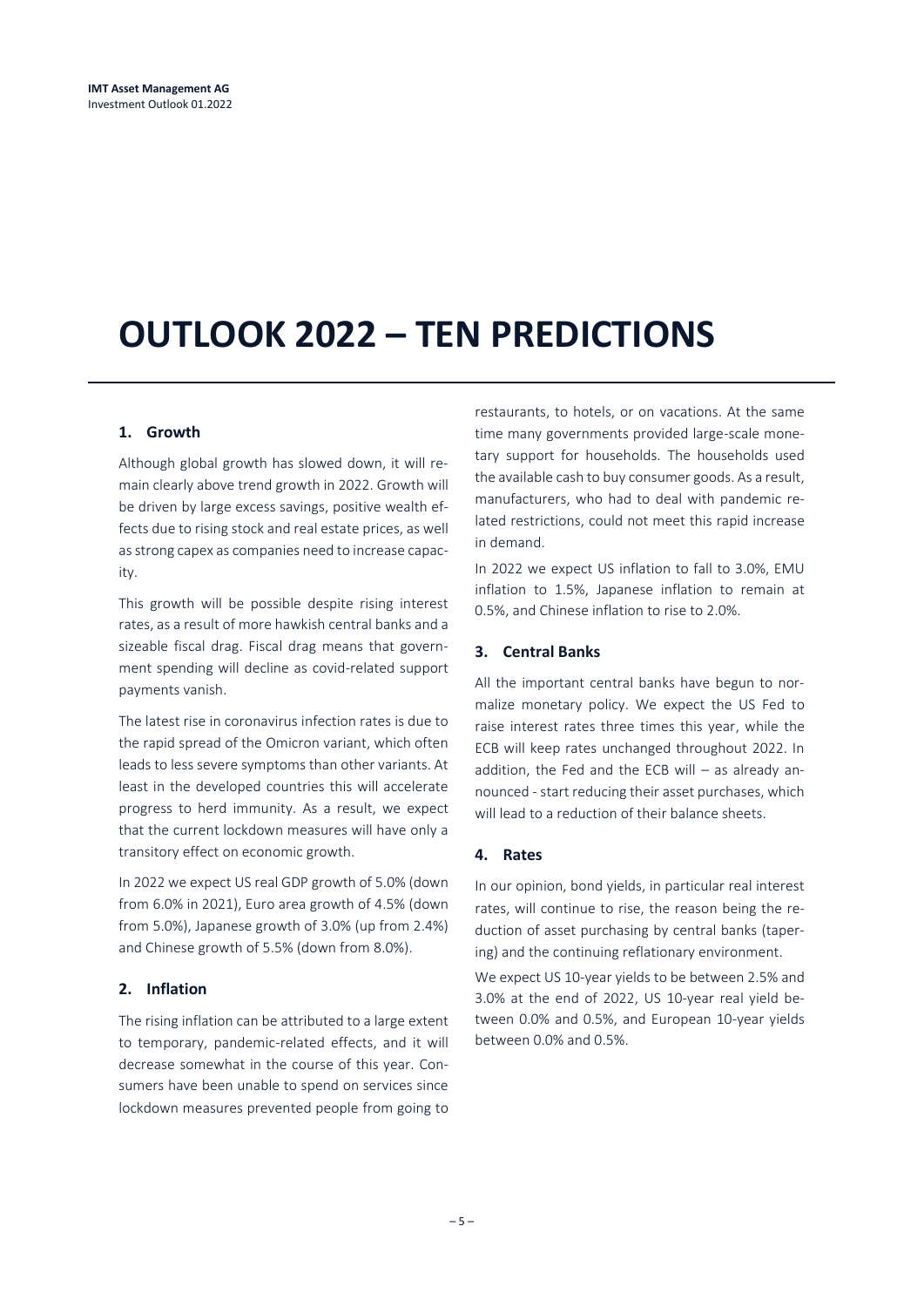### **5. Credits**

High-grade bonds are priced to perfection. We expect high-grade credit spreads to widen. In contrast highyield bonds offer better value currently, as we expect solid growth while default rates remain low. In our view, high-yield spreads will remain stable or move a little wider.

#### **6. Equities, developed markets**

We anticipate that the equity markets will be more volatile but will nevertheless undergo a positive development. However, the performance will be significantly lower than in the past few years, probably in single-digit figures.

We think that the US will continue to outperform Europe, since Europe is more vulnerable to the decline of the Chinese economy.

We expect cyclical sectors, like industrials and (US) financials to outperform.

### **7. Equities, emerging markets**

Equities in emerging markets are facing various headwinds. Chinese growth is dampened by several structural issues. Many countries are faced with rising inflation, which provoked some central banks to hike rates aggressively. For example, Brazil raised rates from 2% to 9.25%.

Nevertheless, we may see some stimulus measures in China, which could shift equity market performance back into positive territory. Overall, we expect positive returns for the MSCI Emerging Markets index.

### **8. Commodities**

We expect that procyclical commodities will continue to do well in 2022. Examples are certain industrial metals and crude oil. Especially copper and lithium look very interesting since they are widely used for batteries and other purposes which are important for the global energy transition. The oil price is very dependent on how OPEC+ will manage supply. But it looks likely that there is a certain upside for oil from current levels. We expect the price of gold to fall since real rates are likely to rise.

### **9. Alternatives**

REITS enjoyed a strong rally in 2021. We think that there is additional upside, as REITS provide a certain hedge for inflation and dividend yields look attractive. Furthermore, certain sectors of the REITS markets, such as logistics and data centers, are supported by the increased demand for online services.

#### **10. Currencies**

The USD looks overvalued. However, the yield advantage and strong relative growth should continue to support the USD. As a result, we expect the EUR-USD exchange rate to remain between 1.12 and 1.18.

The CHF appreciated against the EUR recently. We expect the ECB to become gradually more hawkish in 2022, which should release some upward pressure from the CHF. However, we do not see a massive shift in the EUR-CHF exchange rate. It may rather remain between 1.04 and 1.08.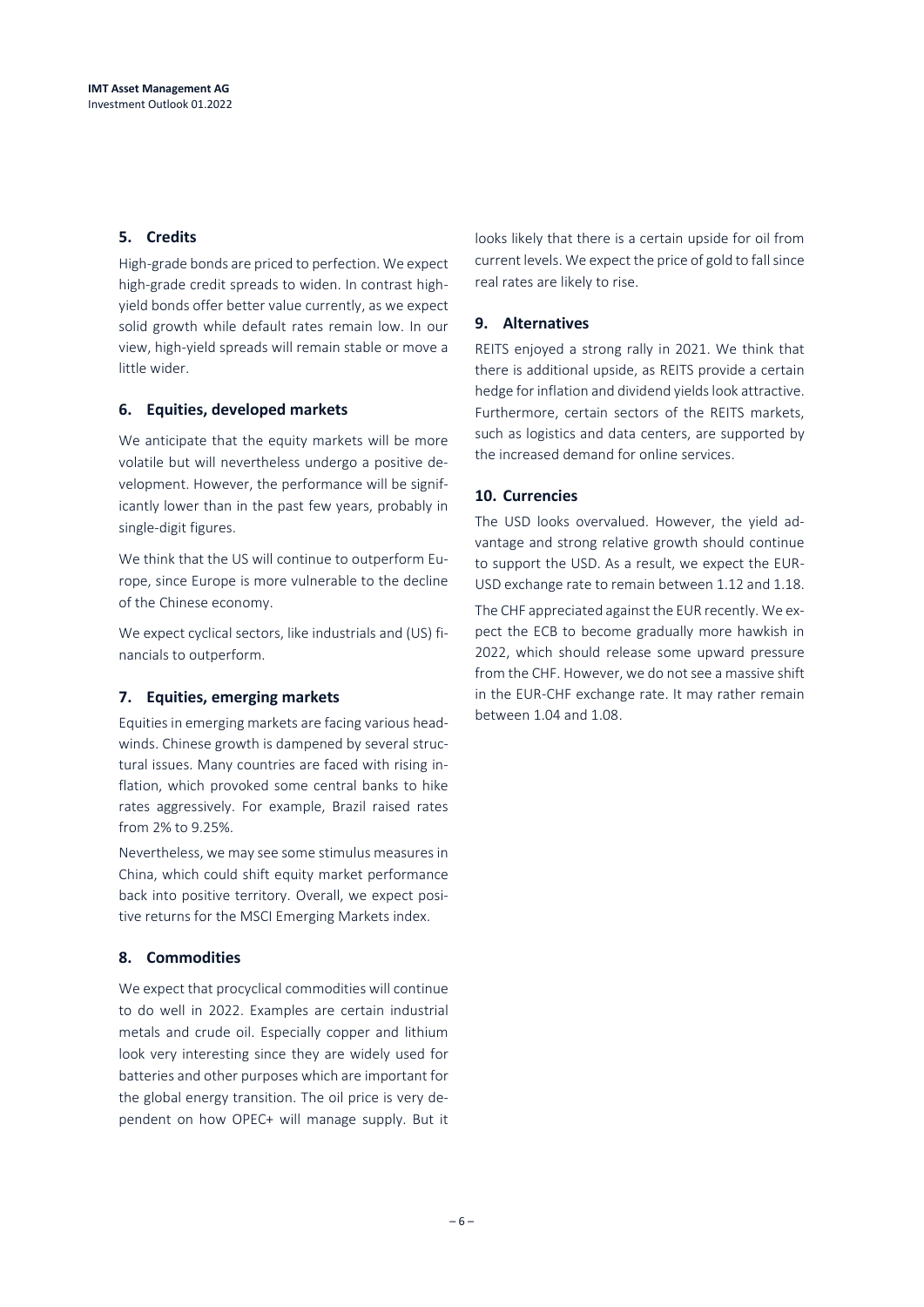#### **Review of our strategic asset allocation**

As we do every year, we have reviewed our strategic asset allocation and adapted it to the medium-term outlook — the next 3 to 5 years. We assume that the next few years will be significantly more volatile and that there will be an increased risk of market corrections. For that reason we have increased the portfolio weight of volatility strategies from 5% to 7.5%. The volatility strategy we have implemented serves as a tail-risk hedge and should perform especially well in the event of strong market turbulence.

In a countermove we have further reduced interestrate risks and reduced the proportion of inflationlinked bonds in the portfolio. In addition we have slightly reduced the high-yield bonds and slightly increased insurance-linked bonds.

In the present market environment we assume that stable quality stocks will perform well. Consequently, we have added quality stocks to our strategic asset allocation. In doing so, we are focusing on the "dividend aristocrats", the shares with above-average dividend returns. The companies issuing them must, moreover, have pursued a dividend-payout policy for at least the last ten years which aims at increasing or at least retaining the dividend levels.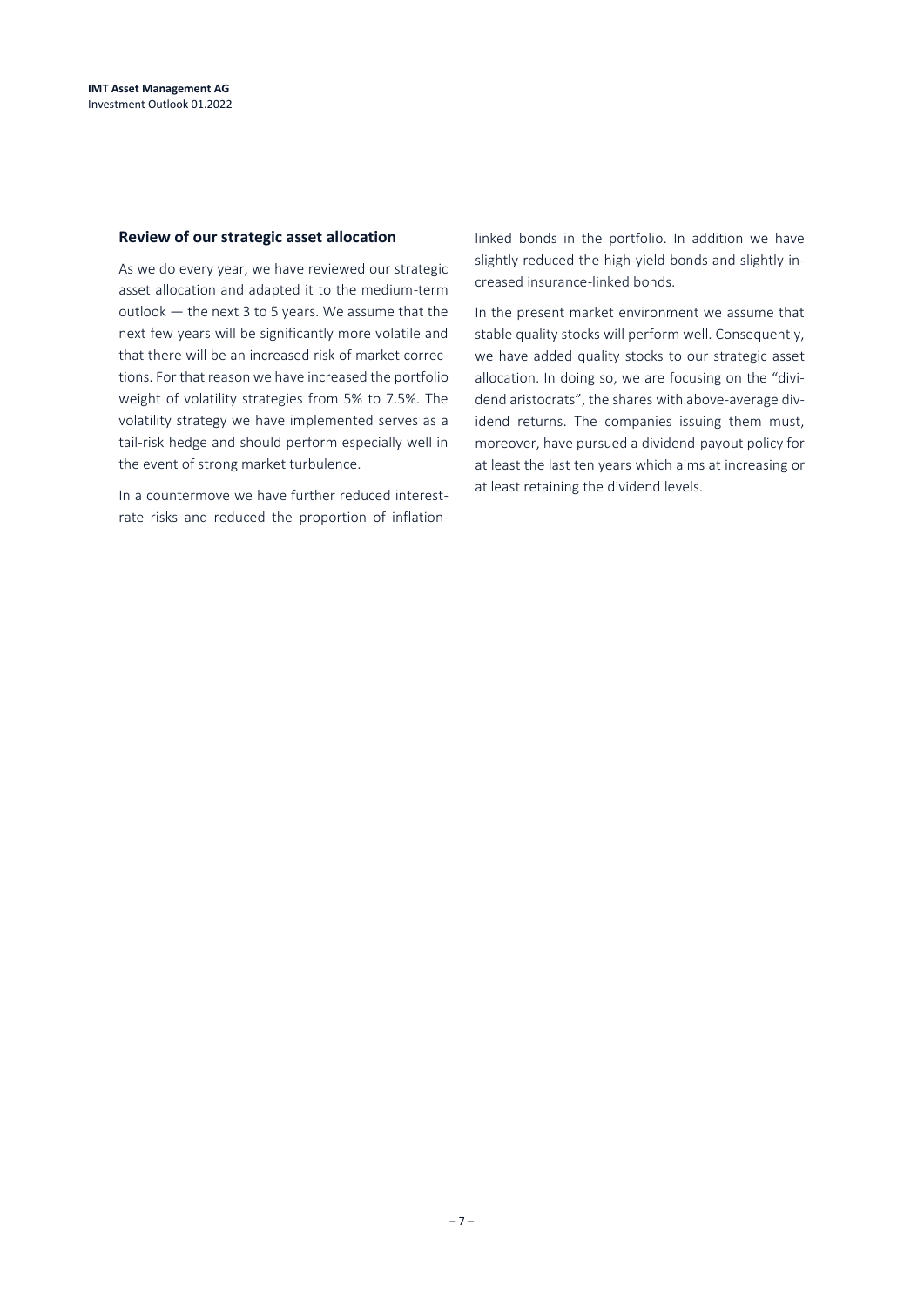### **ECONOMICS**

The big macro-economic themes in 2021 were the slowing of growth, though it remained at relatively high levels, supply chain disruptions, and surging inflation. The pandemic caused several supply and demand shifts. Among other things, consumer demand shifted from services to goods, which caused shortages of supply. China was another notable focus of attention, as growth slowed markedly, the Chinese government implemented harsh new regulatory rules, and Evergrande defaulted.



**Fig 3: Consumer price inflation, in % YoY Fig. 4: Consumer price inflation, in % YoY**













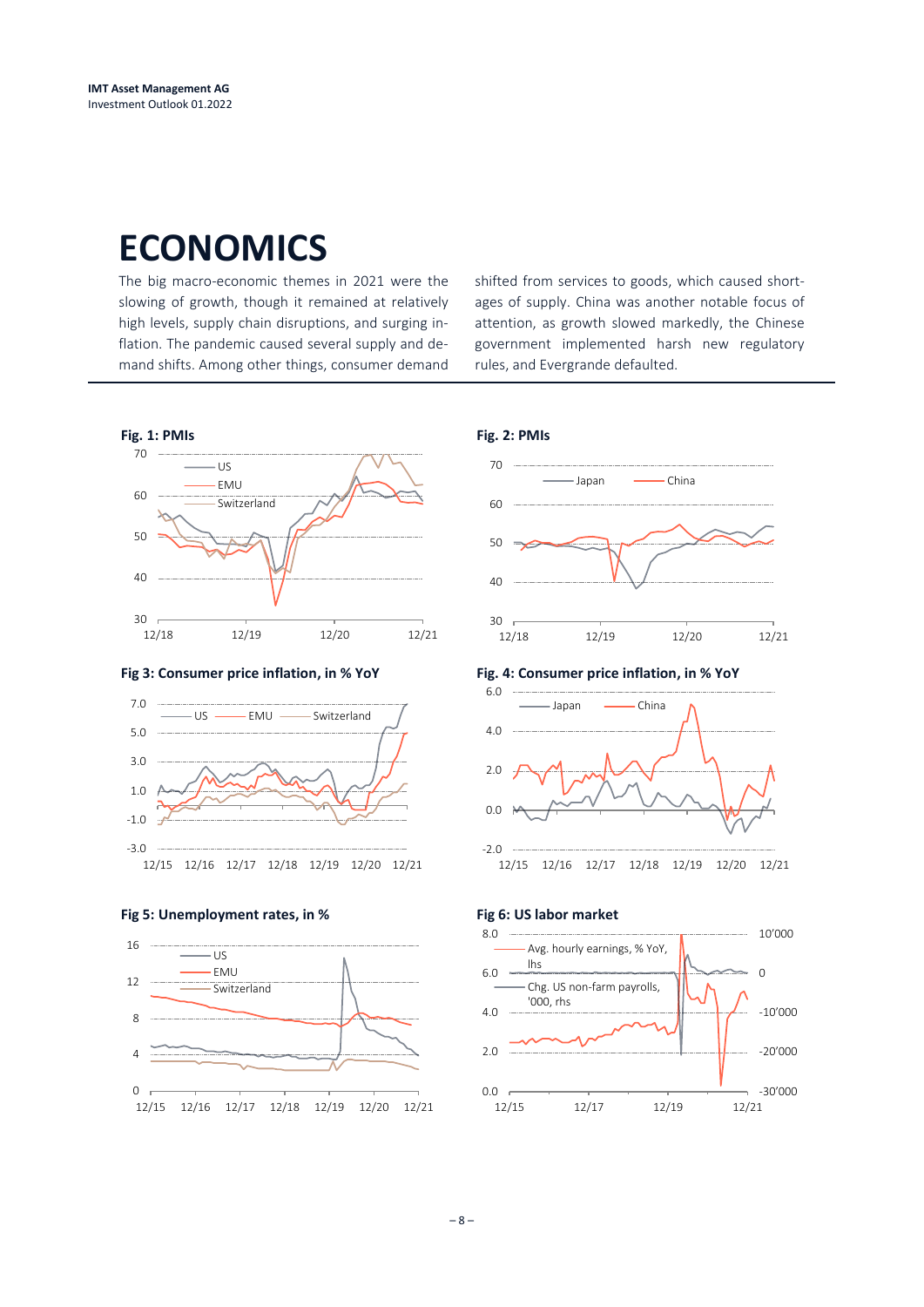### **FIXED INCOME**

In 2021, yields rose across the board, driven by strong growth and rising inflation. That yields did not rise much more than they did, can only be explained by central banks' massive bond-buying programs. Especially real yields remained unusually low for most of the year. Credit spreads did not move much year-onyear as corporate earnings grew and their balance sheets remained healthy.











**Fig 9: 10Y break-even inflation Fig. 10: Credit spreads, 5Y credit default swaps**





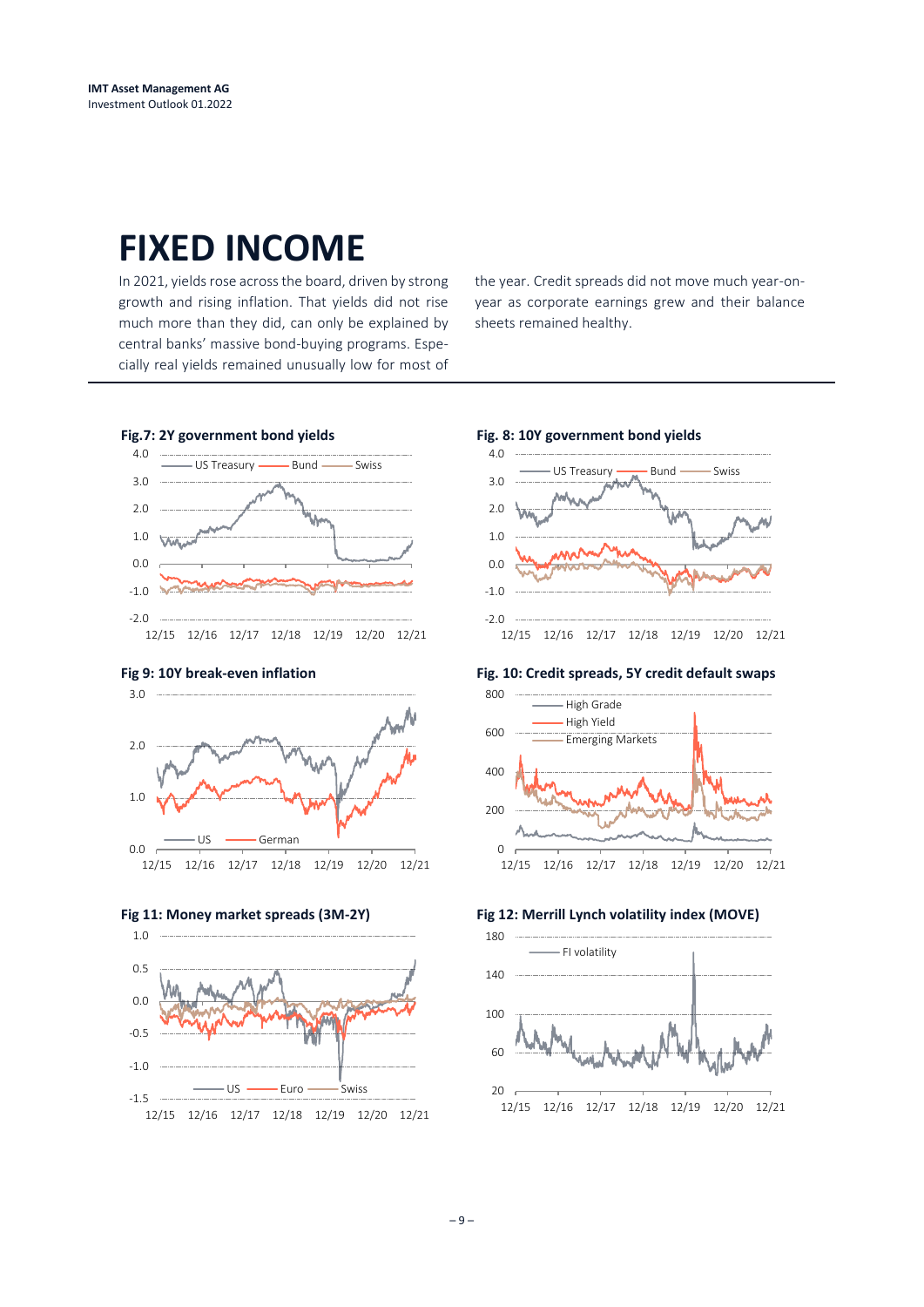## **EQUITIES**

Equity markets were buoyant in 2021. The rally was driven by strong growth and ultra-loose fiscal as well as monetary policies. The US outperformed the European equity market, whereas China together with other emerging markets clearly underperformed. The strongest sectors were energy, financials, health, and technology.



#### **Fig 15: Equity indices – major emerging markets Fig. 16: Sector performance, MSCI Indices, 2021**









#### **Fig 17: Price-earnings ratios Fig 18: Equity volatility – S&P500 VIX index**

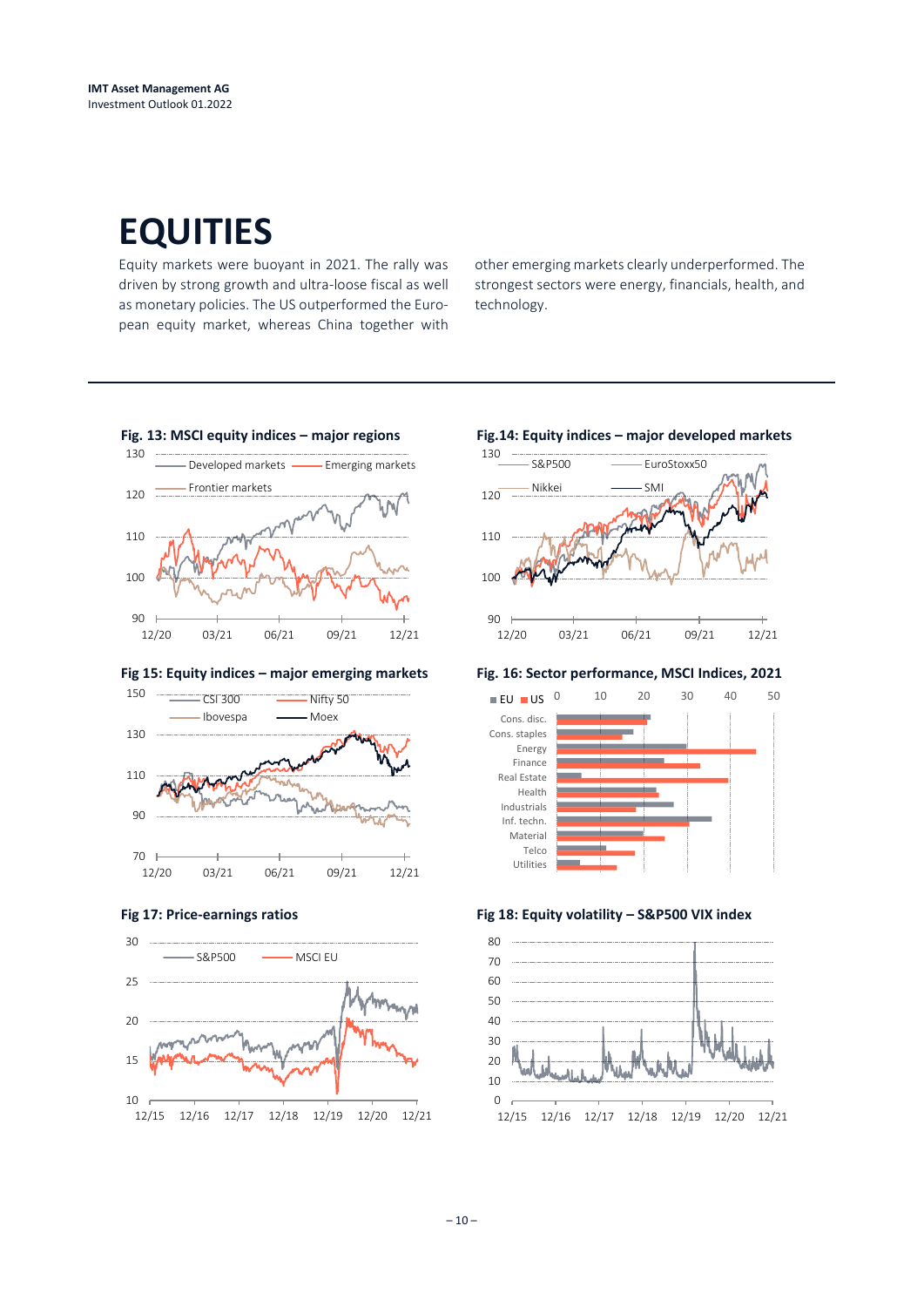### **ALTERNATIVE INVESTMENTS**

Prices for industrial metals and energy rose strongly in 2021. The oil price, for example, climbed by 50%. Despite very low real rates, the price of gold fell by 3.6%. REITS had a very strong year, returning almost 33%. The listed private equity index even surged by 63%.

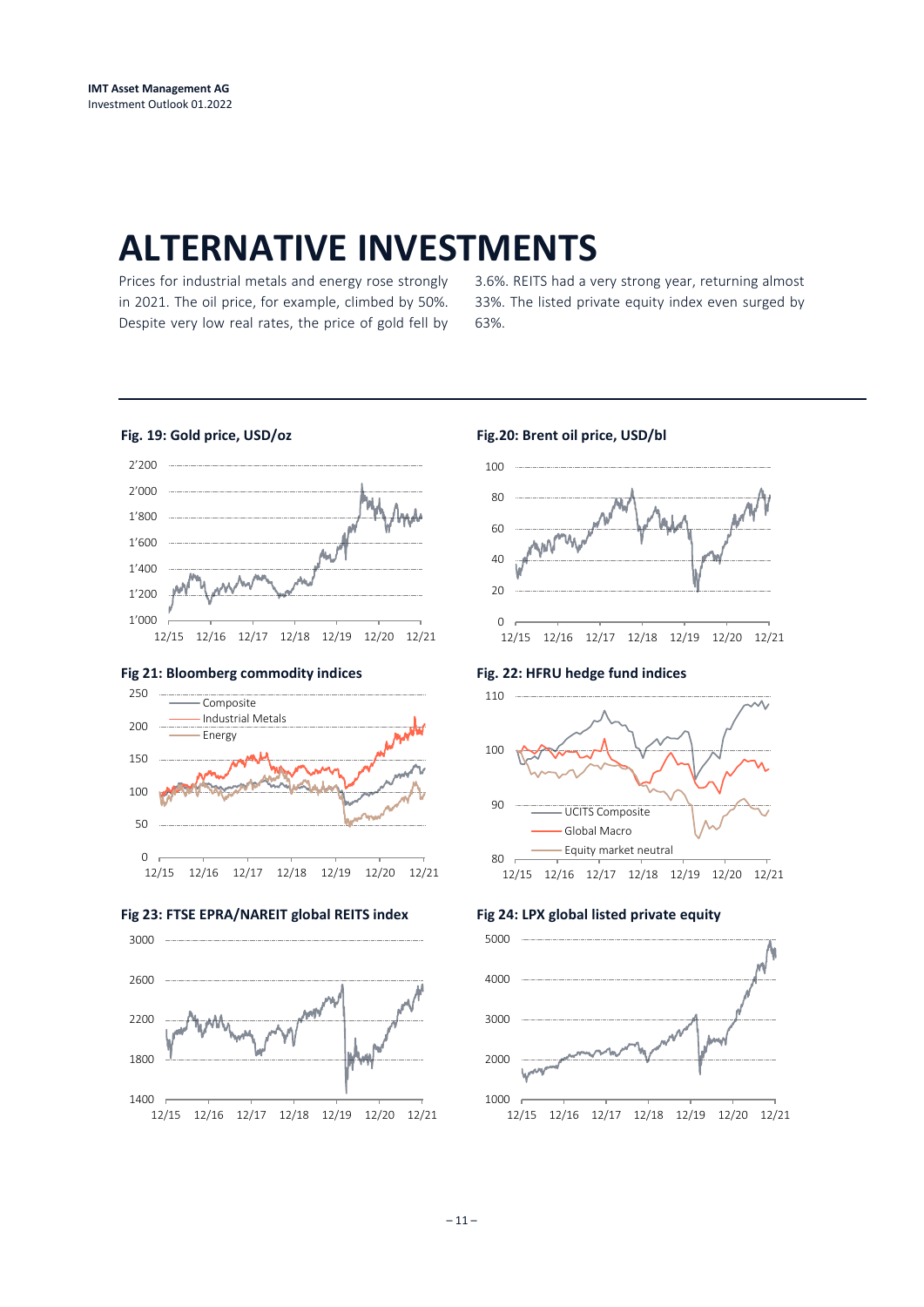### **CURRENCIES**

It was a strong-USD year. On average the USD strengthened by 6.5%, and by 7% vis-à-vis the EUR. The JPY, a typical safe haven currency, weakened and lost about 11% against the USD. In contrast, the Chinese CNY continued to strengthen, by 2.5% vis-à-vis

the USD. While the CHF initially weakened against the EUR it strongly rebounded in Q4 when the EUR-CHF exchange rate fell from 1.09 to 1.04.



### $-12-$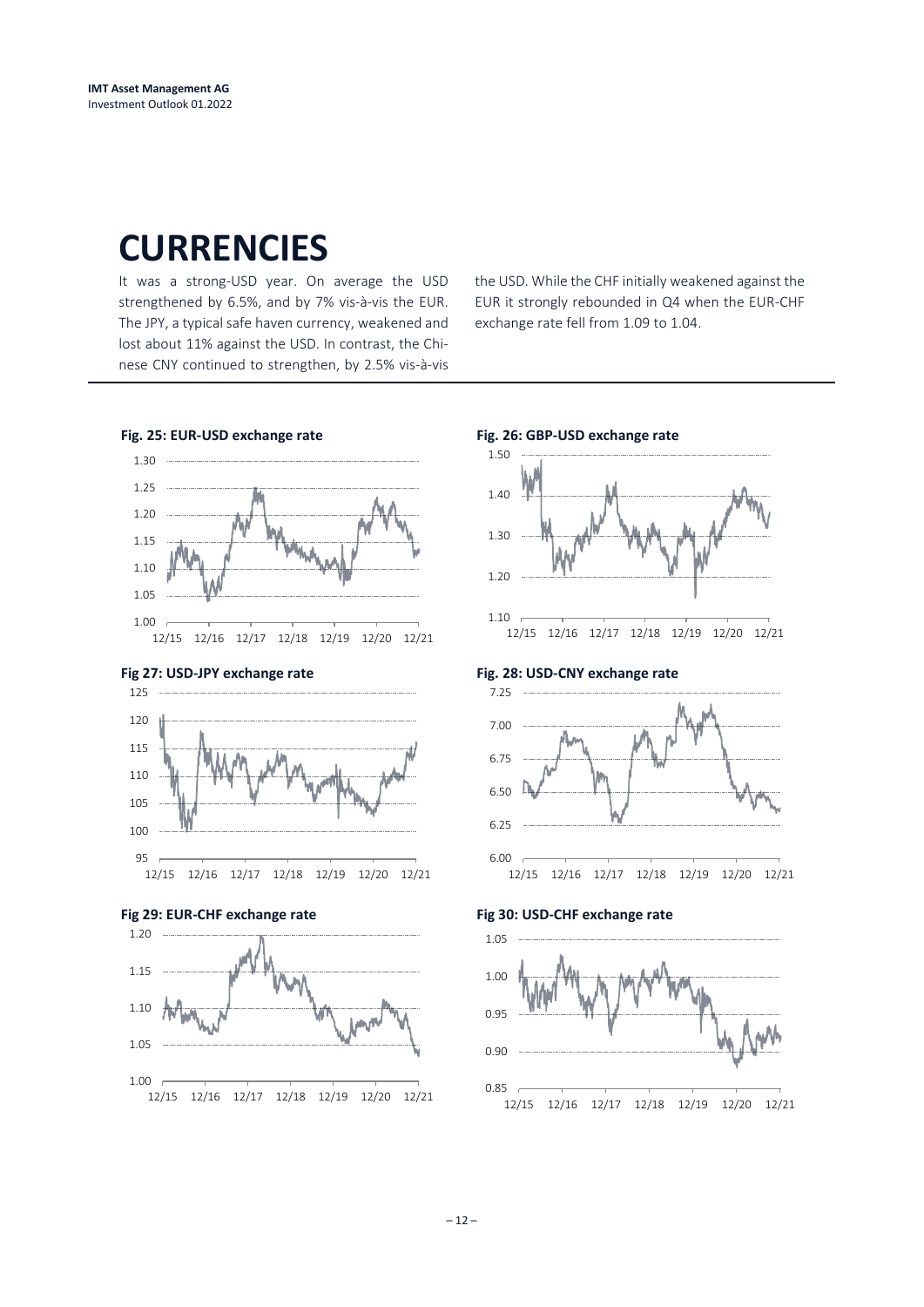### **COVID-19**

The number of global cases has almost reached 340 m. More than 5.5 m people have died of Covid. 4.7 bn vaccine doses have been administrated during an unprecedented global vaccination campaign. Roughly 62% of the global population has received at least one vaccine dose. Despite all that, the Omicron variant has led to the strongest spike in new cases since the pandemic started. The hope for 2022 remains that Omicron may have stimulated a faster move towards herd immunity.



#### **Fig 33: Global vaccination campaign** (doses per 100 people)







**Fig.34: Central bank total assets, indexed**



### Fig 35: US bankruptcy index **Fig 36: US personal income, excl. transfers**

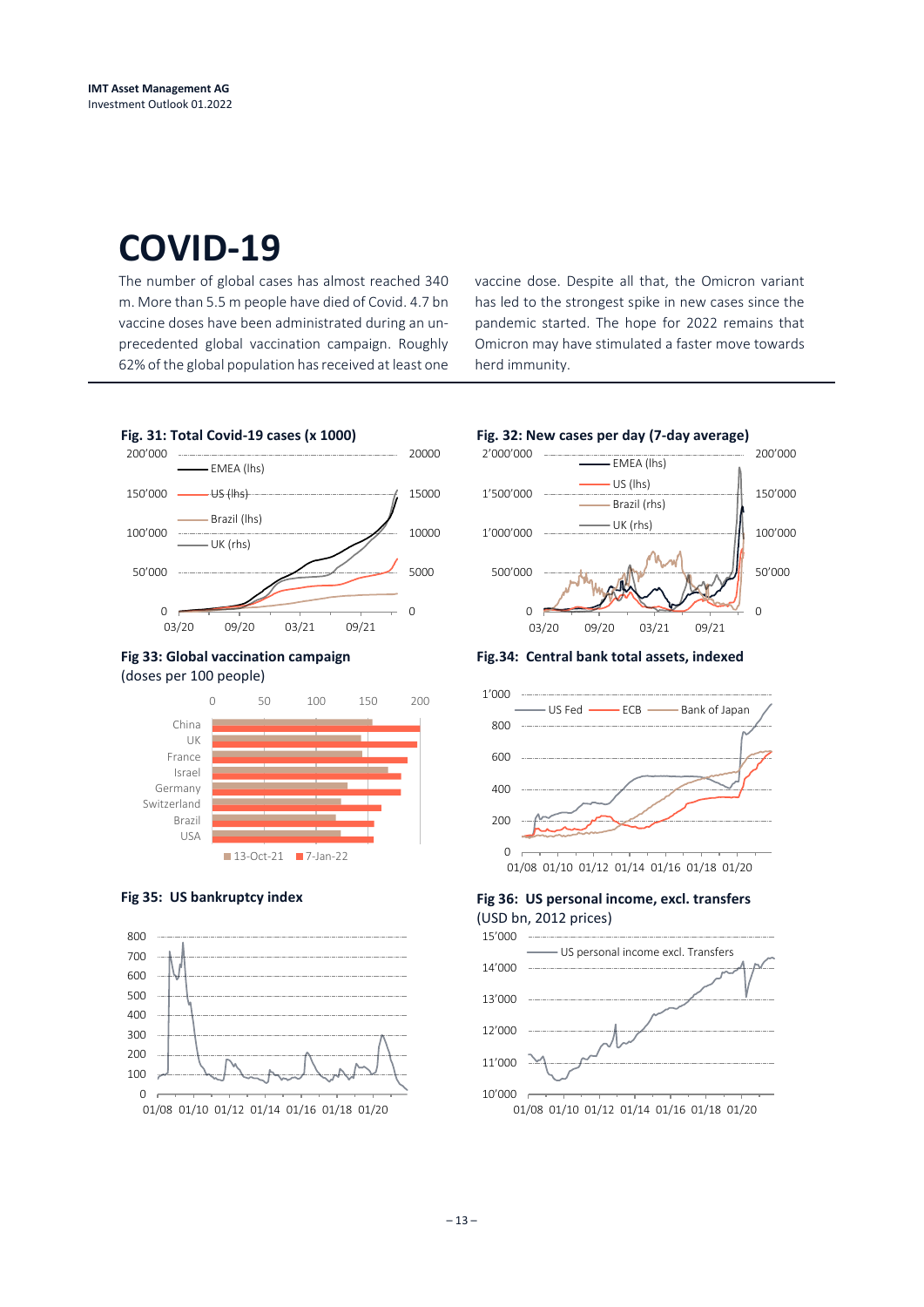## **ASSET ALLOCATION**

The overall good performance in 2021 was driven by stellar performances of commodities, except for gold, REITS, US and European stocks. For EUR investors, foreign currencies gave an extra booster.

Government bonds, bonds and equities of emerging markets, however, were clear performance detractors.

#### **Fig. 31: Performance of major asset classes, based on our EUR portfolio strategy**

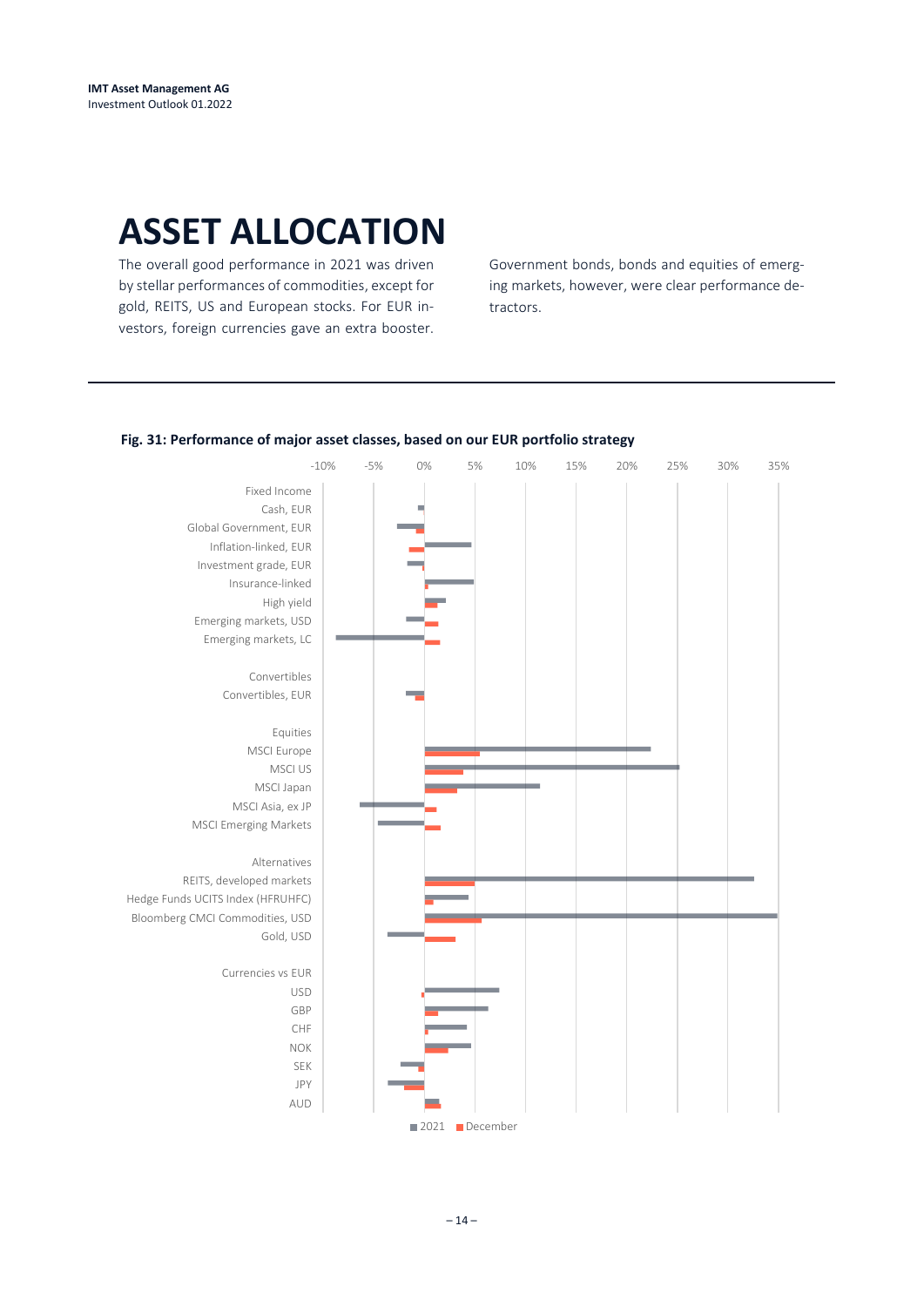### **RISK MONITOR**

In 2022 equity valuation risks, inflation and monetary tightening risks have increased. The risk indicators of implied volatility and credit spreads remain at historically low levels. As the financial sector currently looks healthy, systemic risks remain low. Geopolitical risks, i.e., the risk of military conflicts, remained quite low in 2021.

#### **Fig. 32: IMT Risk Monitor**

24-Dec-2018: Growth and monetary tightening fears 23-Mar-2020: Global pandemic